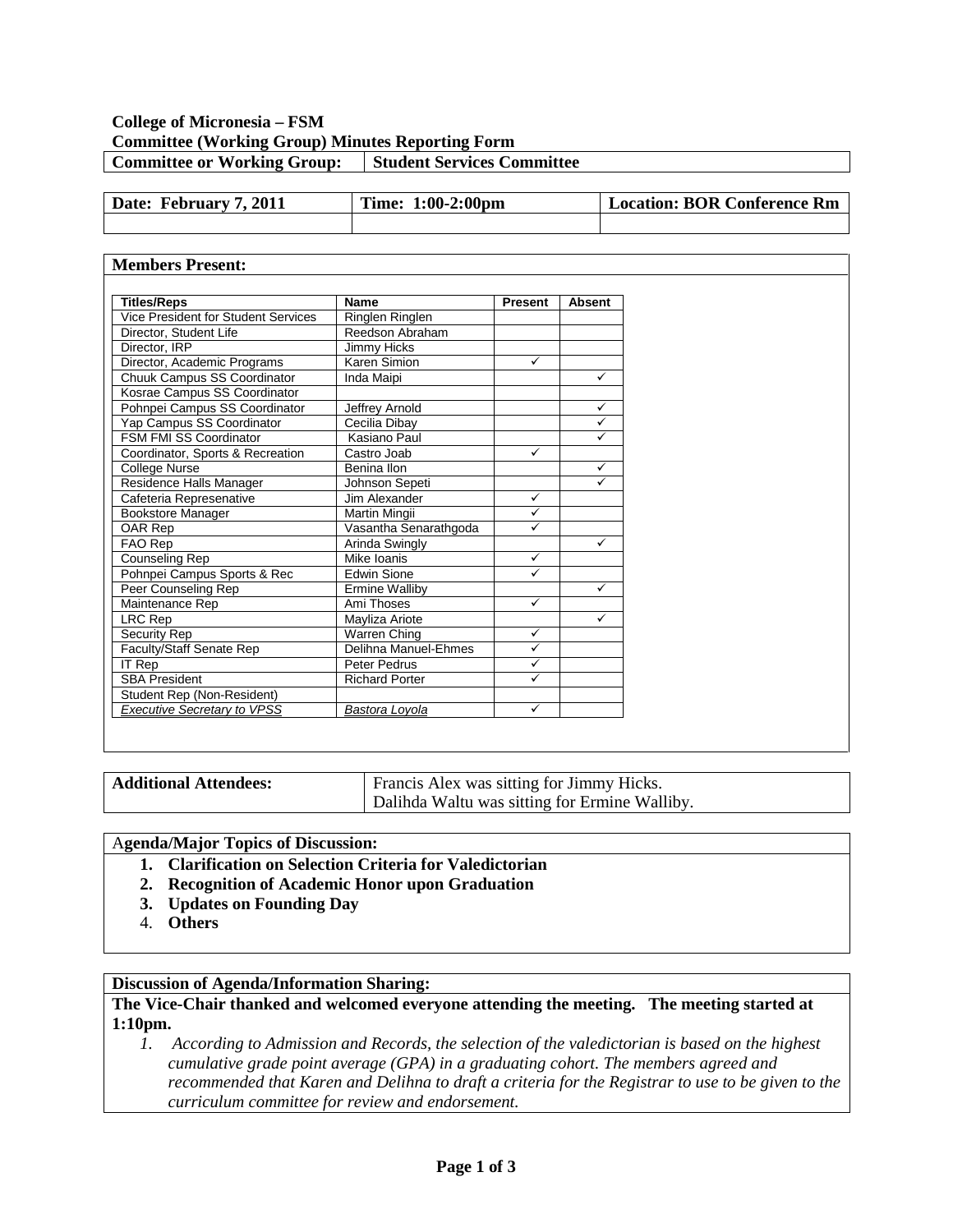- *2. As stated in the catalog, each semester all full-time students in a degree or certificate of achievement program who earn a semester grade point average of 3.0 to 4.0 without any incomplete grade are recognized on the Honor Roll.*
- *3. The Chair and the members have formed a subcommittee to plan out the Founding Day event which is slated for April 1, 2011. With the assistance of the subcommittee, the opportunity had been given the Student Body Association to plan and organize the event. The student council will meet again this Friday to finalize their plan and will update the committee members during their next meeting.*
	- *a. Theme –a budget had been submitted to VPSS office on prizes for the theme competition. Students or members of each club can submit their themes no later than 2/11/11.*
	- *b. Judges - the student council decided to have six judges, three from National and three from Pohnpei campus. The national students selected three judges namely Dana Lee Ling, Rohazad Suaidi and Sue Moses. Pohnpei campus students will let us know once they selected their judges. The members recommended that the set criteria be given to the judges to follow.*
	- *c. Lining of teams – there will be a drawing among the teams for the marching of teams into the track & field*
	- *d. Floats – parade will start from the Spanish Wall to PICS track & field at 9:00am*
	- *e. Cultural performances – there are nine (9) teams and the members recommended that each team will perform one dance or skit and the time limit is 15-20 minutes.*
	- *f. Food – the members recommended 900 take-outs for this event, 400 take-outs from cafeteria and 500 take-outs will be catered out by VPSS office.*
	- *g. Portable toilets – the students requested the availability of the portable toilets*
	- *h. Setting up- setting up the track and tents, providing sound system, equipments is the responsibility of Sport and Recreation and maintenance.*
	- *i. Cleaning up - EVERYBODY*
- *4. There is no other item from the committee members.*
- *5. The meeting adjourned at 1:55pm.*

#### **Comments/Upcoming Meeting Date & Time/Etc.:**  $\blacksquare$

**Handouts/Documents Referenced:**

 $\blacksquare$ 

.

# **College Web Site Link:**

| <b>Prepared by:</b>                                 | Bastora Lovola | <b>Date Distributed:</b> | February 25, 2011 |  |
|-----------------------------------------------------|----------------|--------------------------|-------------------|--|
|                                                     |                |                          |                   |  |
| <b>Approval of Minutes Process &amp; Responses:</b> |                |                          |                   |  |

**Submitted by:** | Ringlen Ringlen | Date Submitted:

## **Summary Decisions/Recommendations/Action Steps/Motions with Timeline & Responsibilities:** 1.